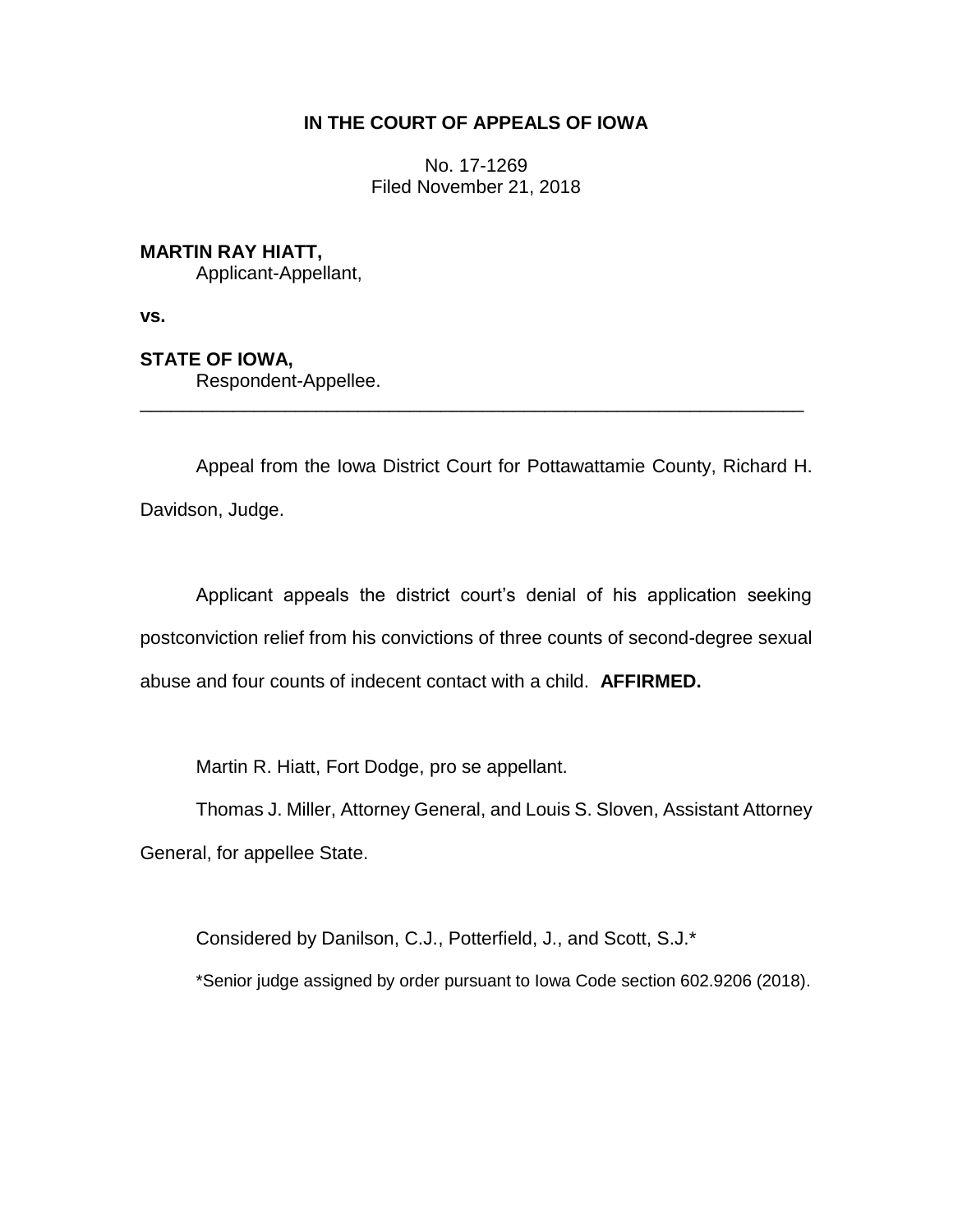### **SCOTT, Senior Judge.**

Martin Hiatt appeals the district court's denial of his application seeking postconviction relief from his convictions of three counts of second-degree sexual abuse and four counts of indecent contact with a child. Hiatt has not shown he received ineffective assistance of counsel or provided any other basis to support his request for postconviction relief. We affirm the district court's decision denying Hiatt's application for postconviction relief.

#### **I. Background Facts & Proceedings**

Hiatt was convicted of three counts of sexual abuse in the second degree, in violation of Iowa Code sections 709.1(3) and 709.3(2) (2011), and four counts of indecent contact with a child, in violation of section 709.12(2). His convictions were affirmed on appeal. *State v. Hiatt*, No. 12-0555, 2013 WL 1749917, at \*6 (Iowa Ct. App. Apr. 24, 2013). We rejected Hiatt's claim he was entitled to a new trial due to the district court's failure to sequester certain witnesses. *Id.* at \*3‒4. We concluded he had not preserved error on his claim the court improperly responded to a question by the jury. *Id.* at \*4–5. Additionally, we found Hiatt failed to show he received ineffective assistance because defense counsel did not object when the court failed to administer an oath to a witness or based on the prosecutor's closing argument. *Id.* at \*5‒6.

Hiatt filed an application for postconviction relief, claiming he received ineffective assistance because defense counsel did not object to: (1) the court's failure to administer the oath to a witness; (2) an improper closing argument by the prosecutor; (3) the court's process of sequestering witnesses; and (4) the court's response to a jury question. The district court found the first three issues had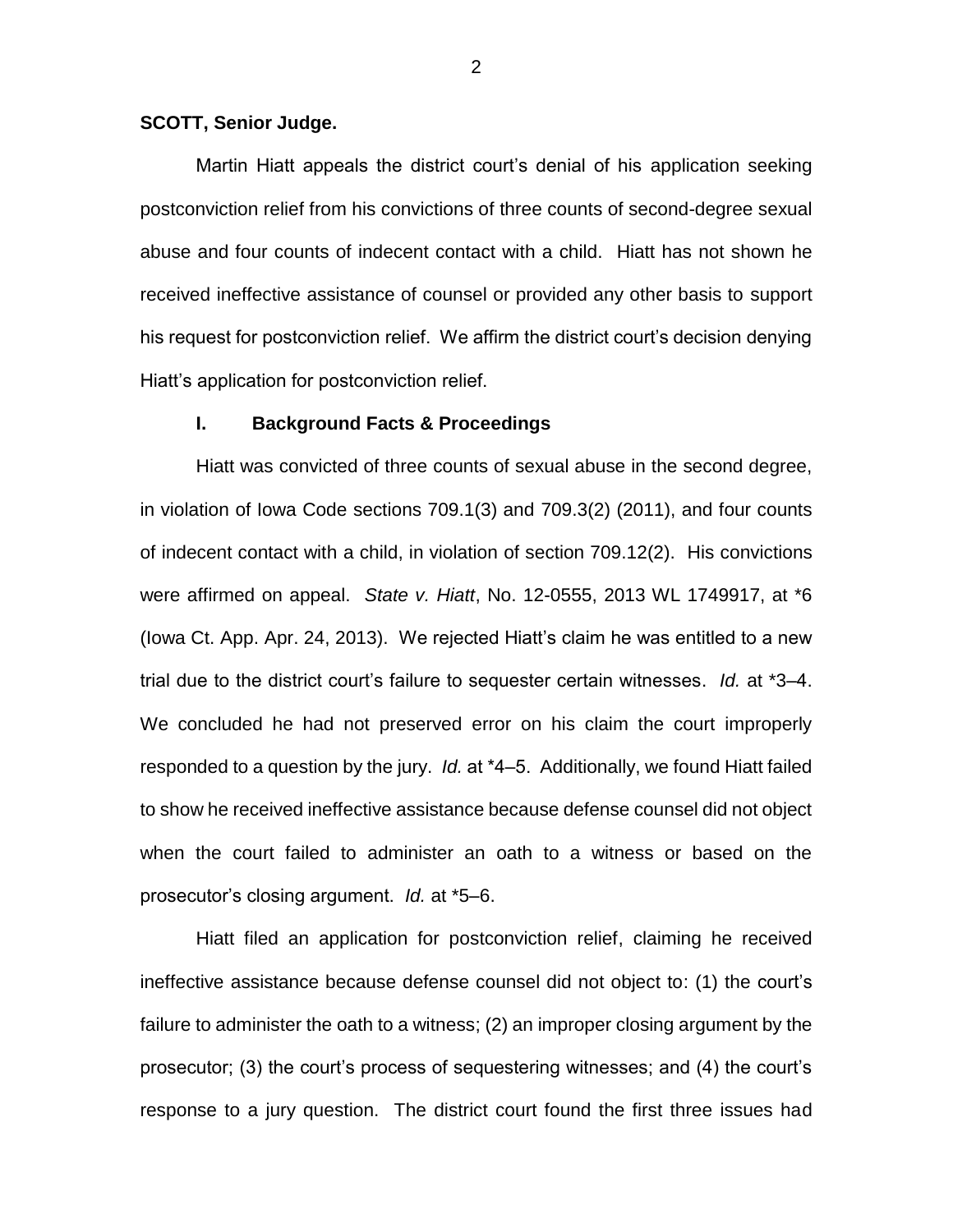already been decided adversely to Hiatt on direct appeal and he was barred from relitigating these issues in his application for postconviction relief. On the fourth claim, the district court determined Hiatt was not entitled to relief, stating, "Considering the totality of the circumstances, Hiatt has failed to show that the court's instruction coerced the jury to reach a unanimous agreement to convict him on any of the three counts of sexual abuse in the second degree or the four counts of indecent contact with a child." Hiatt appeals the district court's decision.

#### **II. Ineffective Assistance**

We conduct a de novo review of claims of ineffective assistance of counsel. *State v. Maxwell*, 743 N.W.2d 185, 195 (Iowa 2008). To establish a claim of ineffective assistance of counsel, an applicant must prove (1) counsel failed to perform an essential duty and (2) prejudice resulted to the extent it denied the defendant a fair trial. *Id.* An applicant's failure to prove either element by a preponderance of the evidence is fatal to a claim of ineffective assistance. *State v. Polly*, 657 N.W.2d 462, 465 (Iowa 2003).

**A.** Hiatt claimed he received ineffective assistance because defense counsel did not properly object when the trial court failed to administer the oath to a witness, when the prosecutor made an improper closing argument, or to the court's process of sequestering witnesses. These issues were decided in Hiatt's direct appeal and cannot be raised in this postconviction action. *See Holmes v. State*, 775 N.W.2d 733, 735 (Iowa Ct. App. 2009) ("Our decision on direct appeal is thus final as to all issues decided therein, and is binding upon both the postconviction court and this court in subsequent appeals."). A party may not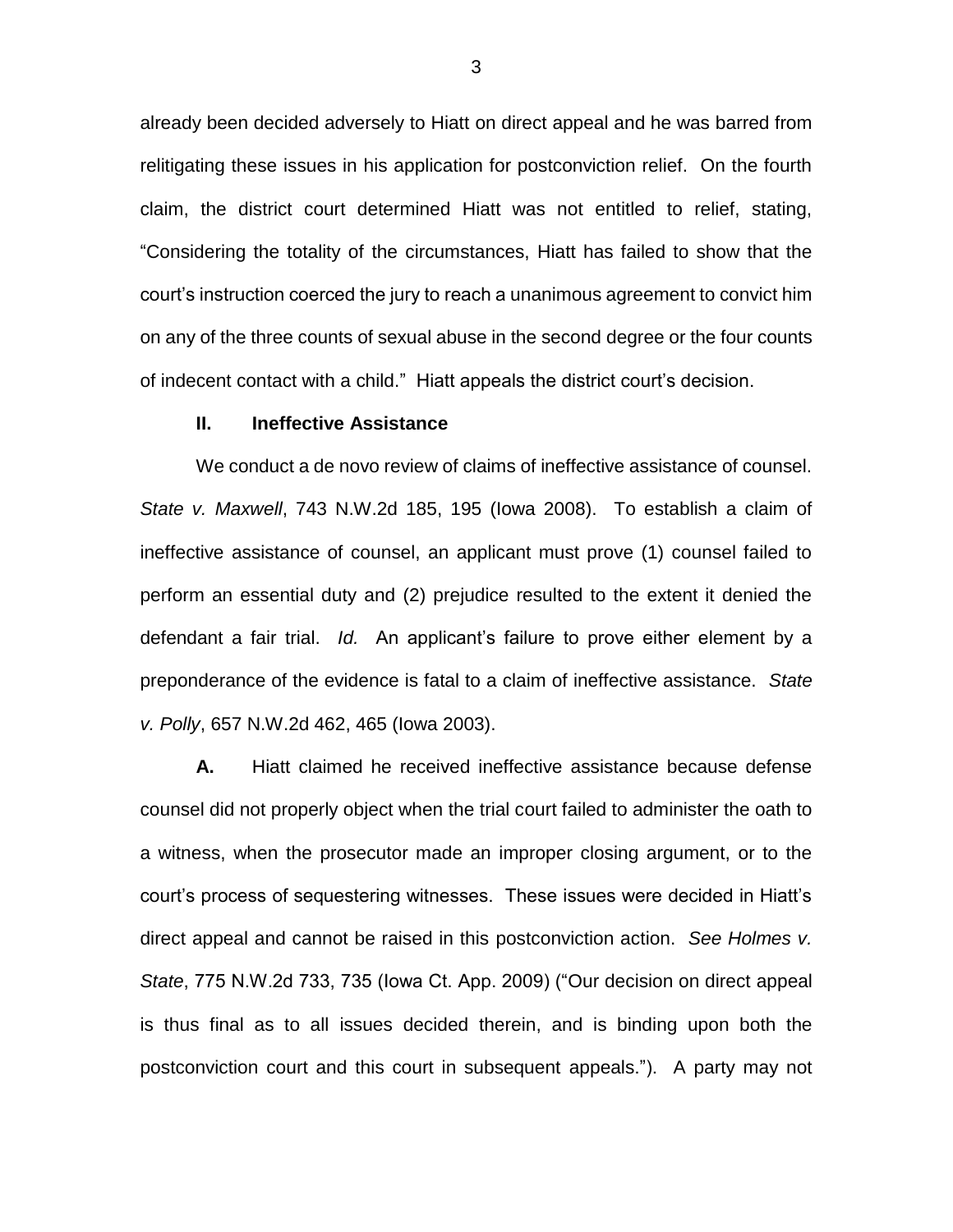relitigate issues decided in a direct appeal. *Id.* Therefore, we do not further address these issues.

**B.** Hiatt claims he received ineffective assistance because defense counsel did not object to the trial court's response to a jury question.<sup>1</sup> On the second day of deliberations, the jury advised the court they were unable to reach a unanimous verdict on each count. Outside the presence of the jury, the court told the parties its plan was as follows:

I'm going to instruct the jury that counts to which there is the inability to render a unanimous verdict are subject to a mistrial and would then have to start the trial process all over again. I would ask them to resume their deliberations, and if there are counts to which they can render a unanimous verdict, to do so, and to then tell me which counts they are unable to render a unanimous verdict, and then send them back for deliberations and see where it goes from there.

Defense counsel stated, "I would object to asking anything further than whether or not they can reach a verdict on all counts." The court overruled the objection and stated, "[W]e will proceed in the manner that I have just outlined." The court then called in the jury and followed through with its proposed plan.

Hiatt claims defense counsel should have objected to the court's language because it was likely to cause the jury to believe they would have to start deliberations all over if they did not reach a unanimous verdict on each count. He states the court's answer to the jury's question did not inform the jury a different jury would consider the charges against him if there was a mistrial.

In considering verdict-urging instructions, "[t]he ultimate test is whether the instruction improperly coerced or helped coerce a verdict or merely initiated a new

 $\overline{a}$ 

<sup>1</sup> This claim was also raised in the direct appeal, but we determined the issue had not been preserved for appellate review. Hiatt, 2013 WL 1749917, at \*4–5.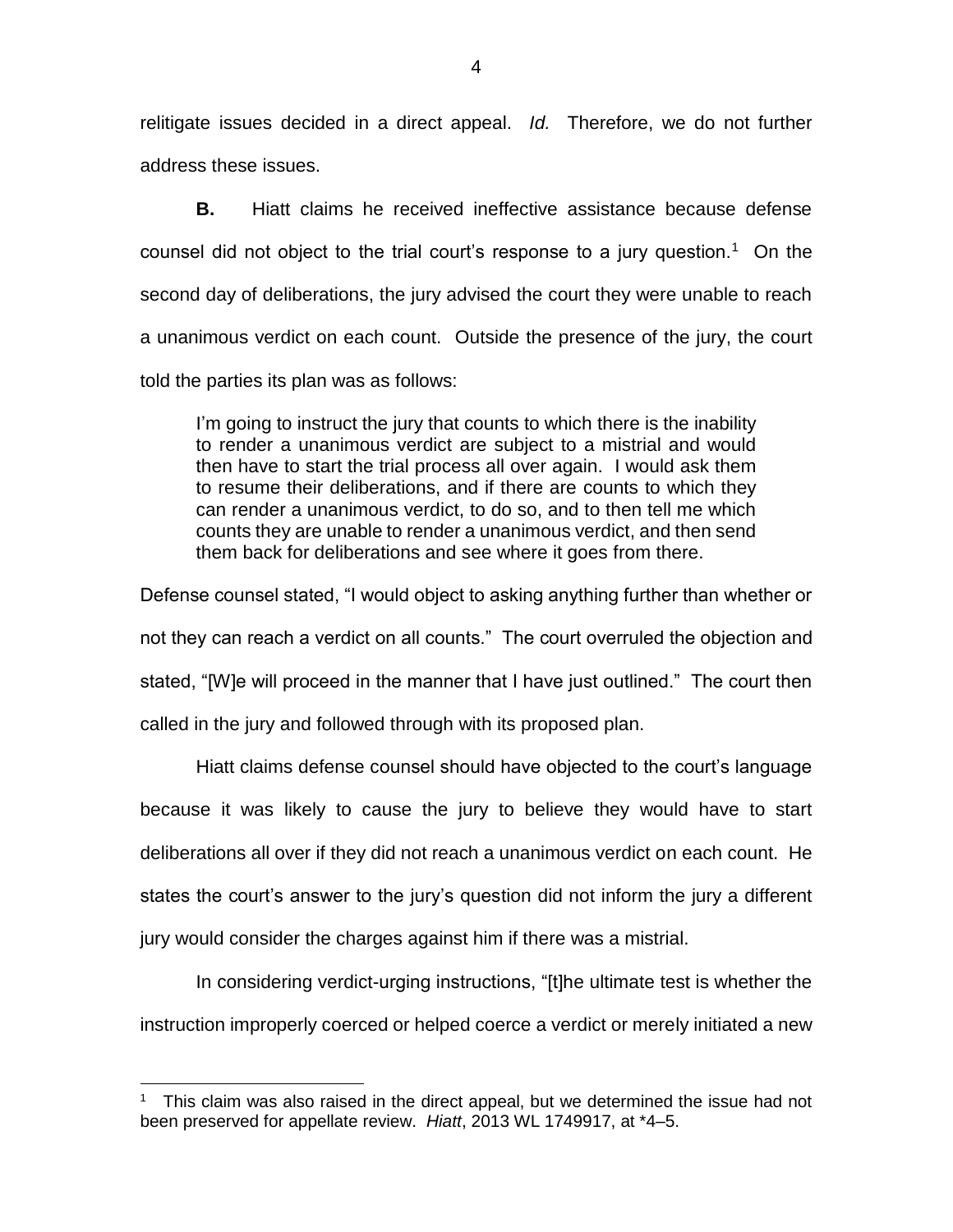train of real deliberation which terminated the disagreement." 2 *State v. Campbell*, 294 N.W.2d 803, 808 (Iowa 1980). "The supplemental charge must also be evaluated 'in its context and under all the circumstances.'" *State v. Wright*, 772 N.W.2d 774, 778 (Iowa Ct. App. 2009) (citation omitted). "In applying this test, we are mindful that the trial judge has considerable discretion in determining whether the verdict-urging instructions should be given and that each case is to be decided on its own circumstances." *Campbell*, 294 N.W.2d at 808–09.

The postconviction court ruled:

 $\overline{a}$ 

The jury deliberated for more than eight hours and had reached unanimous agreement on some of the counts by midday on the second day of deliberations. Presumably the jury seriously considered the evidence and followed all of the court's instructions. The final instruction given in response to the jury's question properly informed the jury to only return a verdict on counts to which they all agree. The jury ultimately found Hiatt not guilty on two of the counts. While, the trial judge's response to the jury's question was vague as to what would happen if the court declared a mistrial on the counts where the jury could not agree, there is no evidence that the jury believed they personally would be required to return and start anew. Considering the totality of the circumstances, Hiatt has failed to show that the court's instruction coerced the jury to reach a unanimous agreement to convict him on any of the three counts of sexual abuse in the second degree or the four counts of indecent contact with a child.

We agree with the postconviction court's conclusion the trial court's response to the jury's question was not improper. The evidence does not show the answer "improperly coerced or helped coerce a verdict." *See id.* at 808. We conclude Hiatt has not shown he received ineffective assistance on the ground

<sup>2</sup> A verdict-urging instruction is sometimes called an "Allen charge." *See State v. Cornell*, 266 N.W.2d 15, 19 (Iowa 1978).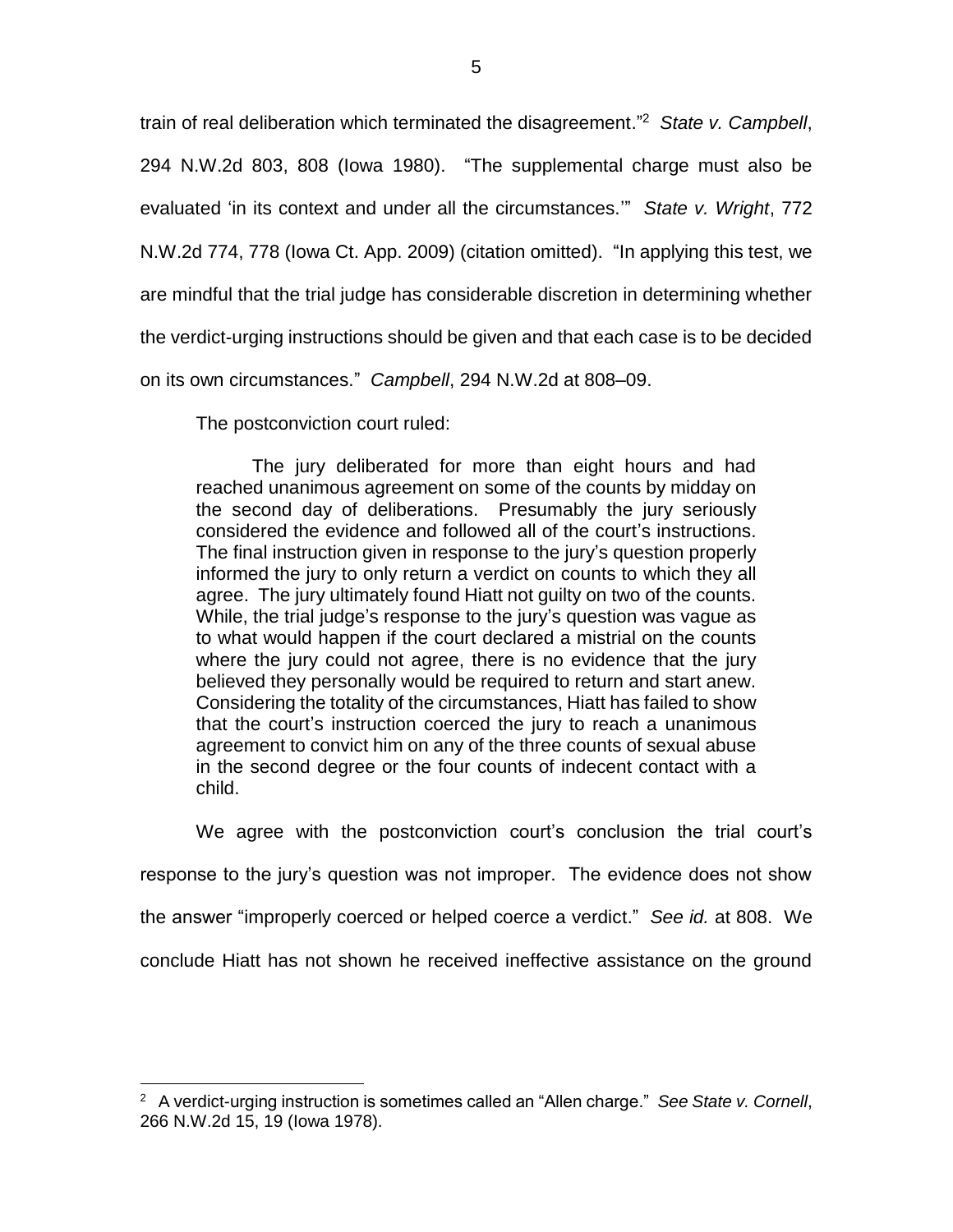defense counsel failed to object to the court's language in answering the jury's question.

**C.** On appeal, Hiatt raises new issues claiming he received ineffective assistance because defense counsel had a conflict of interest, in that counsel (1) did not demand he be charged by a grand jury indictment, rather than a trial information; (2) did not insist he be tried by a jury of his peers; (3) was primarily obligated to the Iowa Bar Association, rather than to Hiatt; and (4) could not zealously represent Hiatt as an officer of the court.

An attorney's conflict of interest may be raised as a claim of ineffective assistance of counsel. *State v. Smitherman*, 733 N.W.2d 341, 345 (Iowa 2007). In a claim of a conflict of interest, an applicant must "make a showing whereby we can presume prejudice." *Id.* at 346. An applicant has the burden of proof to establish a claim of ineffective assistance of counsel by a preponderance of the evidence. *See State v. Cromer*, 765 N.W.2d 1, 7 (Iowa 2009).

We first note there is no constitutional right to be charged by an indictment instead of a trial information. *State v. Finnegan*, 237 N.W.2d 459, 460 (Iowa 1976). Hiatt has presented no evidence to support his claim he was not tried by a jury of his peers and, thus, has not established this claim by a preponderance of the evidence. *See Cromer*, 765 N.W.2d at 7. Furthermore, Hiatt has not shown defense counsel had a conflict of interest or was unable to zealously represent him because he was a member of the Iowa Bar Association and an officer of the court. All attorneys are considered to be officers of the court. *See State v. Walker*, 804 N.W.2d 284, 294 (Iowa 2011). Also, many are members of the Iowa Bar Association. If Hiatt's claims were accepted, there would be no possibility of

6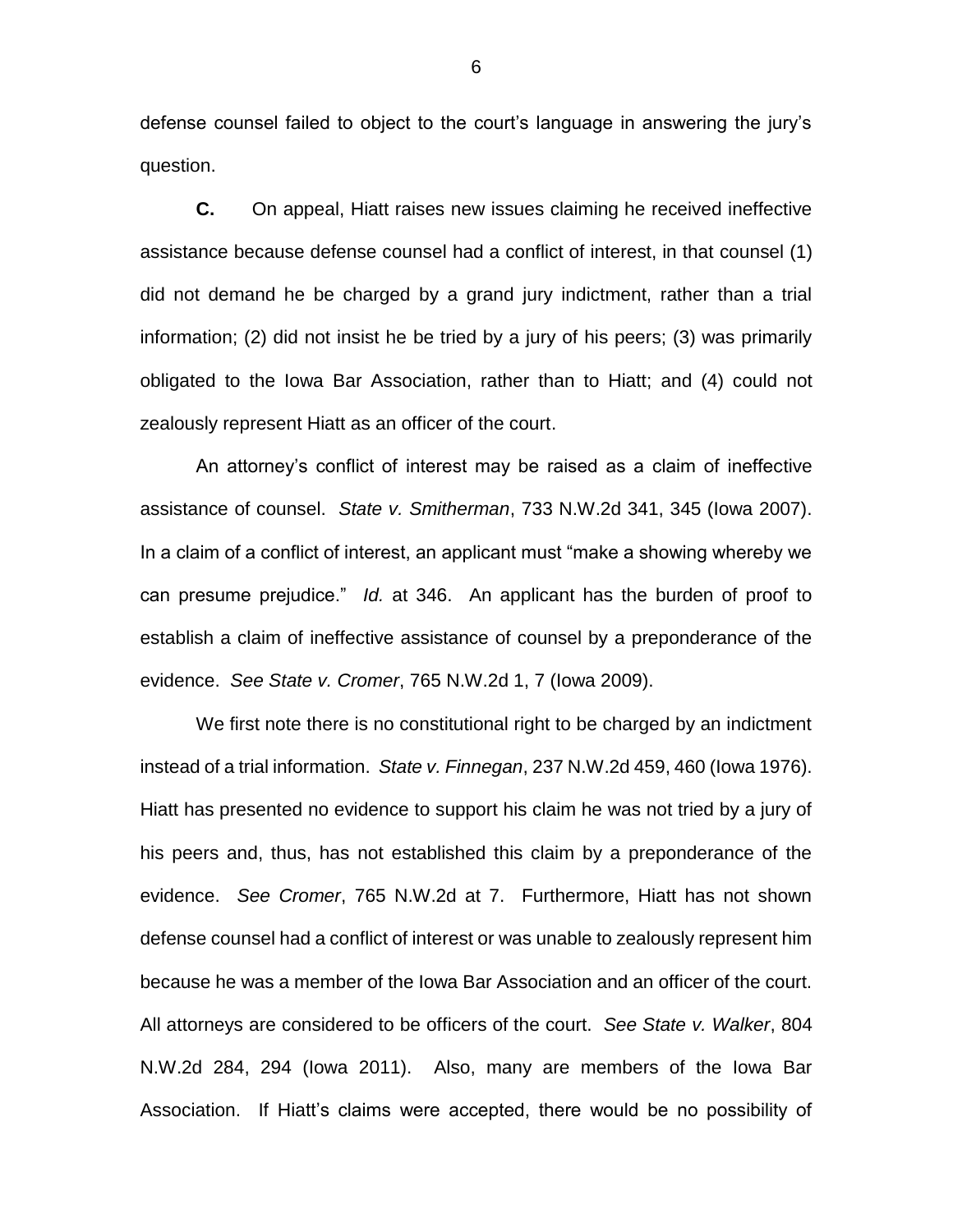conflict-free representation by an attorney. We determine Hiatt has not shown he received ineffective assistance based on a conflict of interest by his defense counsel.

#### **III. Other Pro Se Issues**

**A.** Hiatt raises several issues asserting the trial court did not have jurisdiction over his criminal case. He questions the constitutional foundation for the court's jurisdiction. Criminal jurisdiction in Iowa is governed by Iowa Code section 803.1. Under this section, a person is subject to prosecution in Iowa for "an offense committed either wholly or partially within this state." Iowa Code § 803.1(1)(a). "Territorial jurisdiction is an essential element of a crime which the [S]tate is required to prove beyond a reasonable doubt." *State v. Wedebrand*, 602 N.W.2d 186, 189 (Iowa Ct. App. 1999). The evidence presented in the criminal trial shows the offenses occurred in Pottawattamie County in Iowa. There is no factual basis to support Hiatt's claim the court lacked jurisdiction.

In relation to this claim, Hiatt claims he should have had representation by an attorney who was not beholden to the improper jurisdiction imposed over him by the State. Because we determine the court had jurisdiction in Hiatt's criminal case, we reject his jurisdictional claim as it relates to representation by defense counsel.

**B.** Hiatt claims he should have been charged by a grand jury indictment, instead of a trial information. We again note there is no constitutional right to be charged by an indictment instead of a trial information. *See Finnegan*, 237 N.W.2d at 460. We do not further discuss this issue.

7